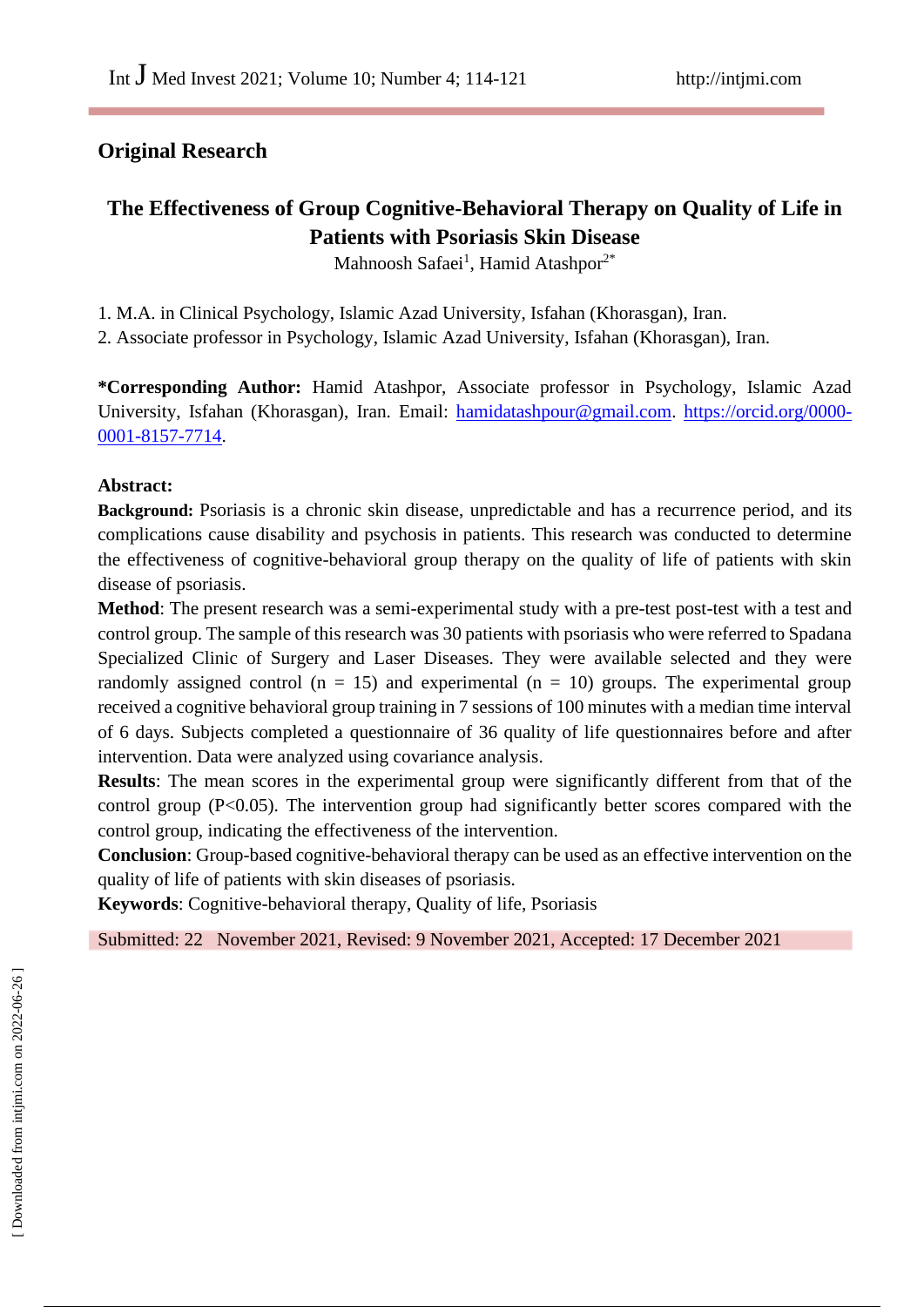#### **Introduction**

Auto-immune diseases are one of the most common chronic, progressive and costly diseases in the world. The clinical course of many skin diseases is due to the interaction among biological, psychiatric, and psychological factors that accelerate, predispose or perpetuate skin diseases (1). Epidemiological studies show that over a lifetime, one-fourth to one-third of people have at least one skin disease (2). Psoriasis, which is referred to as a type of psychotic disorder, is a skin inflammatory disease with symptoms in the form of scaly red plaques in different parts of the body that is equally prevalent among men and women and affects approximately 1 to 3% of the population (3). Factors that cause and aggravate this disease can be factors such as infections, psychological factors, physical injuries, and some drugs, and in some cases hormonal and metabolic factors of sunlight. Studies in the UK show that men and women with this disease die on average 3.5 and 4.5 years earlier, respectively (4).

One of the most troublous and painful aspects of this disease is the feeling of lack of control of the disease by the patient, so it is necessary to examine the disease with a comprehensive approach physically and mentally (5). In general, due to its chronic, painful, and debilitating nature, this disease has profound effects on quality of life. Stress in psoriasis (as a debilitating disease) is a major cause of disability and could have a great impact on patients' quality of life, disease severity, and response to treatment (6). Having a life of high quality has always been a human desire. For this reason, various definitions of good life and quality of life have been proposed by thinkers and researchers (7). Quality of life means how a person evaluates different aspects of their life. This assessment includes everyone's emotional reactions to life events, the feeling of fullness of life, satisfaction with it, and happiness with the job and personal relationships (8).

Assessment of quality of life-related to health is based on understanding individuals' health and is essentially a clinical indicator of patients' treatment progress. The quality of life of a person significantly affects its social and physical performance and is a part of the definition of "health" of the World Health Organization. Health-related quality of life is also increasingly used as an indicator in costeffectiveness models, which are used to determine the relative value of urgency and access to treatment (9).

In today's world, improving the quality of life in people with physical disabilities is a goal in rehabilitation (10). To discover the relationship between psoriasis and psychological factors, it has been determined that drug treatment ways have not had a major effect on psychiatric symptoms and the quality of life of patients. Therefore, according to the confirmed effect of psychological factors in the incidence of this disease, psychological interventions in reducing symptoms and improving the quality of life of patients seem necessary (11). In recent decades, third-generation psychological therapies have been developed, and extensive research has confirmed the usefulness of these therapies in chronic physical conditions. The third generation of psychological therapies provides skills and strategies that allow patients to accept their own abnormal experiences and stay in touch with the present (12). Psychologists and mental health experts have used a variety of psychological approaches and methods to improve the quality of life. The cognitivebehavioral approach is one of the most popular and valid approaches in psychological therapies in this field (13). With the help of this treatment, a person by changing their behaviors, feelings, and attitudes, can replace their irrational belief system and abnormal behaviors with realism, a sense of efficiency, and increased alternative activity (14). Many studies have confirmed the effect of cognitive-behavioral therapy on the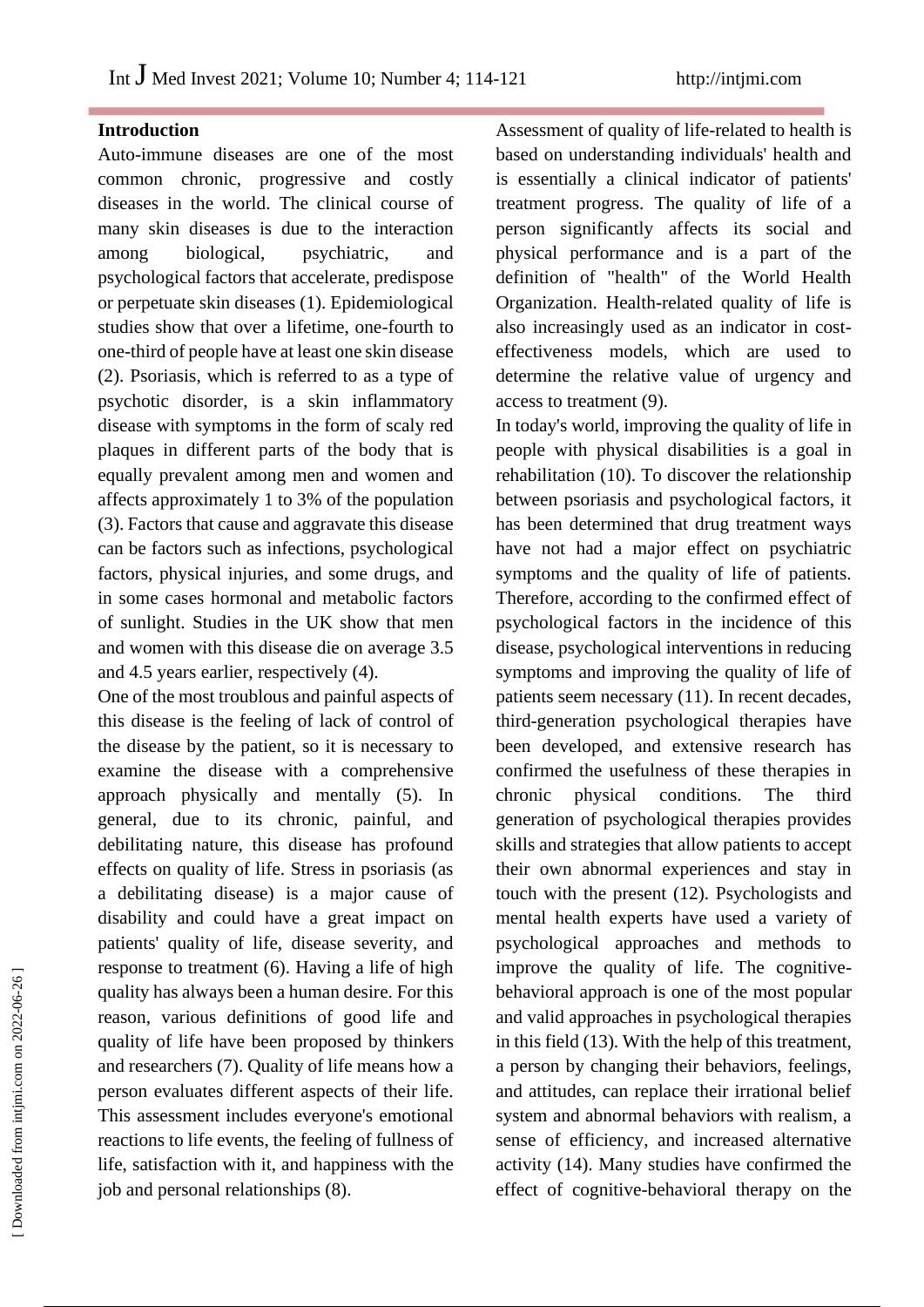quality of life of chronic diseases (15, 16, 17, & 18).

According to the studies, a few types of research has been done on the effectiveness of cognitivebehavioral therapy on the quality of life of patients with psoriasis, and also considering the importance of psychological interventions in

reducing the problems of chronic diseases. The present study aims to investigate the effectiveness of a cognitive-behavioral intervention on quality of life in patients with psoriasis.

|  |  | Table 1. Summary of goals and content of cognitive-behavioral therapy sessions |  |
|--|--|--------------------------------------------------------------------------------|--|

| <b>Sessions</b>        | <b>Target</b>                                                                                                                                                        |
|------------------------|----------------------------------------------------------------------------------------------------------------------------------------------------------------------|
|                        |                                                                                                                                                                      |
| <b>First Session</b>   | Increase motivation: motivational interview for patients' participation and<br>involvement during treatment, presenting treatment logic, and setting treatment goals |
| <b>Second Session</b>  | Defines stress and identifies physiological reactions to stress, and also identifies<br>negative thoughts                                                            |
| <b>Third Session</b>   | Recognizes the types of irrational thoughts                                                                                                                          |
| <b>Fourth Session</b>  | Challenging irrational thoughts, and replacing rational thinking                                                                                                     |
| <b>Fifth Session</b>   | Introduction to coping stress strategies, identifying coping stress strategies                                                                                       |
| <b>Sixth Session</b>   | Diaphragmatic breathing training - training of emotion-oriented strategies                                                                                           |
| <b>Seventh Session</b> | Relapse prevention, an overview of treatment concepts, and discussion of<br>improvement and therapeutic advances                                                     |

#### **Research Method**

This research is a quasi-experimental study including test and control groups with pre-test post-test design in terms of practical purpose and data collection. In the present study, individuals with psoriasis skin disease were randomly divided into test and control groups, and a cognitive-behavioral intervention design was performed in the test group. The statistical population of the research consisted of all patients referred to the specialized surgery and laser clinic of Espadana skin with a diagnosis of psoriasis skin disease. The prototype of the research consisted of 44 patients who were referred by a physician in the first stage, and all

of them were interested in participating in the research; after the screening, based on inclusion criteria (The person being treated for his disease: 1- Should be under the supervision of a doctor 2- Should be willing to participate in sessions 3- Psoriasis should be moderate according to the doctor 4- Do not have psychological disorders), and exclusion criteria (1- Do not participate in sessions for more than two sessions 2- Do not interested to participate in sessions), 35 people were found eligible to participate in the research. After telephone contact with these individuals, 5 of them refused to attend the sessions, and as a result of this drop, the final sample consisted of 30 people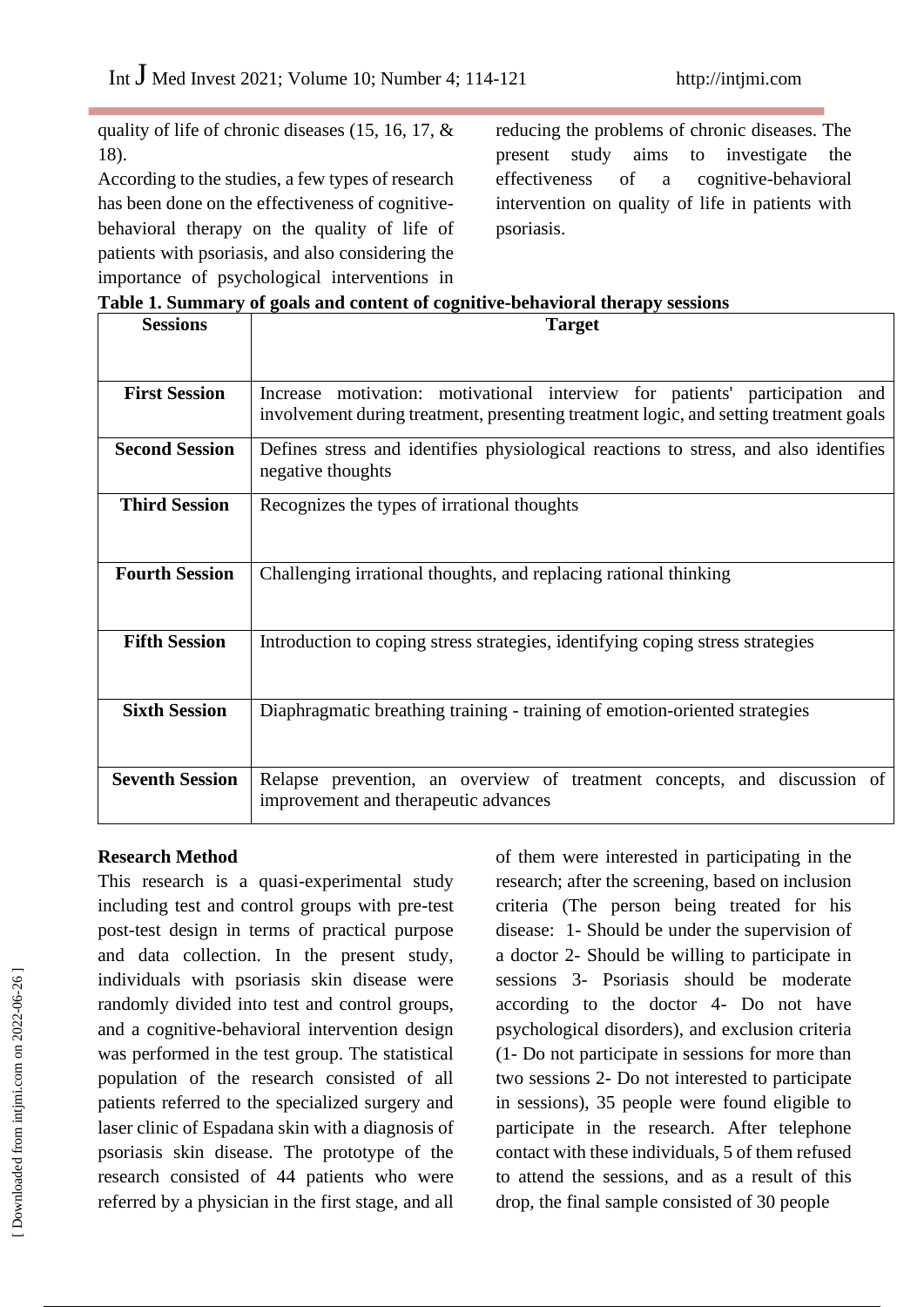i.

|            |  |  | Table 2. The mean and standard deviation of quality of life scores and its subscales by group's |  |  |  |  |  |  |
|------------|--|--|-------------------------------------------------------------------------------------------------|--|--|--|--|--|--|
| membership |  |  |                                                                                                 |  |  |  |  |  |  |

| variable                                                      | group          | <b>Pre-test</b> |                                     | Post-test   |                                     |  |  |
|---------------------------------------------------------------|----------------|-----------------|-------------------------------------|-------------|-------------------------------------|--|--|
|                                                               |                | <b>Mean</b>     | <b>Standard</b><br><b>Deviation</b> | <b>Mean</b> | <b>Standard</b><br><b>Deviation</b> |  |  |
| <b>Physical function</b>                                      | <b>Test</b>    | 24/98           | 2/99                                | 25/26       | 2/76                                |  |  |
|                                                               | <b>Control</b> | 24/46           | 4/42                                | 23/60       | 4/17                                |  |  |
| <b>Restrictions on role-playing</b><br>due to physical health | <b>Test</b>    | 2/86            | 1/24                                | 2/88        | 1/19                                |  |  |
| status                                                        | <b>Control</b> | 2/16            | 1/66                                | 1/88        | 1/47                                |  |  |
| <b>Restrictions on role-playing</b>                           | <b>Test</b>    | 1/33            | 1/11                                | 1/93        | 1/22                                |  |  |
| due to emotional problems                                     | <b>Control</b> | 1/00            | 0/92                                | 0/825       | 0/787                               |  |  |
| <b>Energy and vitality</b>                                    | <b>Test</b>    | 12/0            | 1/25                                | 12/60       | 1/05                                |  |  |
|                                                               | <b>Control</b> | 13/73           | 2/76                                | 13/67       | 2/19                                |  |  |
| <b>Emotional health</b>                                       | <b>Test</b>    | 15/23           | 2/02                                | 15/53       | 1/64                                |  |  |
|                                                               | <b>Control</b> | 15/60           | 3/13                                | 15/50       | 2/84                                |  |  |
| <b>Social Performance</b>                                     | <b>Test</b>    | 5/93            | 1/09                                | 6/8         | 1/01                                |  |  |
|                                                               | <b>Control</b> | 5/93            | 2/21                                | 5/47        | 1/77                                |  |  |
| Pain                                                          | <b>Test</b>    | 8/07            | 2/08                                | 8/12        | 1/99                                |  |  |
|                                                               | <b>Control</b> | 6/66            | 1/95                                | 6/34        | 1/72                                |  |  |
| <b>General health</b>                                         | <b>Test</b>    | 14/06           | 0/59                                | 15/86       | 0/915                               |  |  |
|                                                               | <b>Control</b> | 14/13           | 3/09                                | 14/70       | 1/81                                |  |  |
| <b>Total score of life quality</b>                            | <b>Test</b>    | 84/59           | 6/32                                | 89/01       | 6/27                                |  |  |
|                                                               | <b>Control</b> | 83/69           | 4/47                                | 82/02       | 4/33                                |  |  |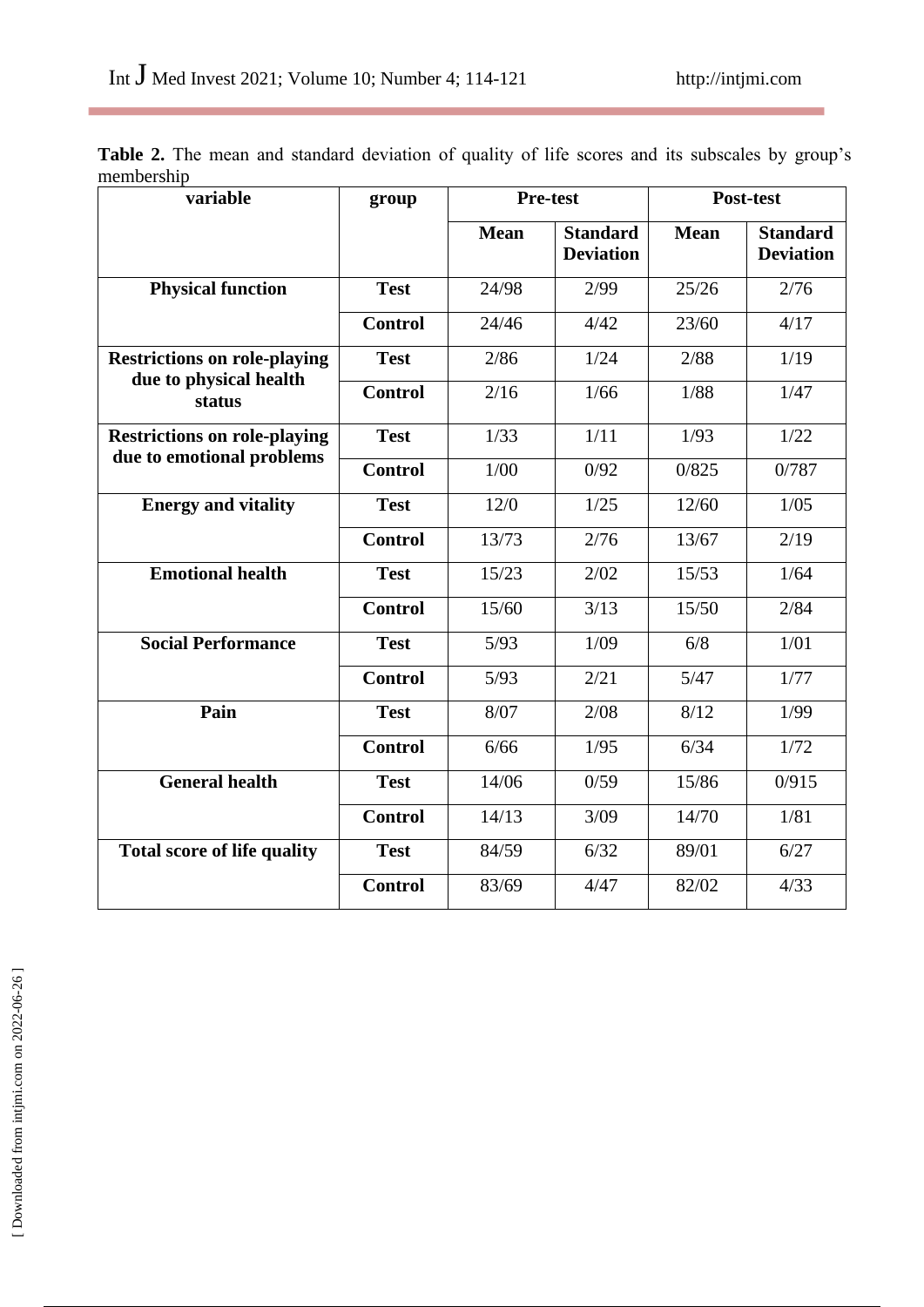| <b>Table 3.</b> Results of analysis of covariance about the effect of group membership on quality of life |                            |              |             |              |                |            |                    |  |  |
|-----------------------------------------------------------------------------------------------------------|----------------------------|--------------|-------------|--------------|----------------|------------|--------------------|--|--|
| <b>Variable</b>                                                                                           | <b>Sources of</b>          | Degree of    | <b>Mean</b> | $\mathbf{F}$ | <b>Meaning</b> | <b>The</b> | <b>Statistical</b> |  |  |
|                                                                                                           | change                     | freedom      | squares     |              |                | amount of  | power              |  |  |
|                                                                                                           |                            |              |             |              |                | difference |                    |  |  |
| <b>Physical</b><br>function                                                                               | <b>Pre-test</b>            | $\mathbf{1}$ | 284/99      | 117/41       | 0/000          | 0/813      | 1/000              |  |  |
|                                                                                                           | Group                      | 1            | 11/32       | 4/664        | 0/040          | 0/147      | 0/549              |  |  |
|                                                                                                           | <b>Membership</b>          |              |             |              |                |            |                    |  |  |
| <b>Restrictions</b><br>on role-                                                                           | <b>Pre-test</b>            | $\mathbf{1}$ | 30/332      | 400/925      | 0/000          | 0/603      | 1/000              |  |  |
| playing due to                                                                                            | Group                      | $\mathbf{1}$ | 1/774       | 2/393        | 0/133          | 0/081      | 0/320              |  |  |
| physical                                                                                                  | <b>Membership</b>          |              |             |              |                |            |                    |  |  |
| health status                                                                                             |                            |              |             |              |                |            |                    |  |  |
| <b>Restrictions</b><br>on role-                                                                           | <b>Pre-test</b>            | $\mathbf{1}$ | 0/041       | 0/037        | 0/849          | 0/001      | 0/054              |  |  |
| playing due to                                                                                            | Group                      | $\mathbf{1}$ | 8/754       | 7/991        | 0/009          | 0/228      | 0/778              |  |  |
| emotional                                                                                                 | <b>Membership</b>          |              |             |              |                |            |                    |  |  |
| problems                                                                                                  |                            |              |             |              |                |            |                    |  |  |
| <b>Energy and</b>                                                                                         | <b>Pre-test</b>            | $\mathbf{1}$ | 39/334      | 24/49        | 0/000          | 0/476      | 0/998              |  |  |
| vitality                                                                                                  |                            |              |             |              |                |            |                    |  |  |
|                                                                                                           | Group                      | 1            | 0/083       | 0/052        | 0/822          | 0/002      | 0/056              |  |  |
|                                                                                                           | <b>Membership</b>          |              |             |              |                |            |                    |  |  |
| <b>Emotional</b>                                                                                          | <b>Pre-test</b>            | $\mathbf{1}$ | 85/042      | 34/69        | 0/000          | 0/562      | 1/000              |  |  |
| health                                                                                                    | Group                      | $\mathbf{1}$ | 0/325       | 0/132        | 0/719          | 0/005      | 0/064              |  |  |
|                                                                                                           | <b>Membership</b>          |              |             |              |                |            |                    |  |  |
| <b>Social</b>                                                                                             | <b>Pre-test</b>            | $\mathbf{1}$ | 31/65       | 32/08        | 0/000          | 0/543      | 1/000              |  |  |
| <b>Performance</b>                                                                                        |                            |              |             |              |                |            |                    |  |  |
|                                                                                                           | Group<br><b>Membership</b> | $\mathbf{1}$ | 13/15       | 13/32        | 0/001          | 0/330      | 0/940              |  |  |
|                                                                                                           |                            |              |             |              |                |            |                    |  |  |
| Pain                                                                                                      | <b>Pre-test</b>            | $\mathbf{1}$ | 83/027      | 153/77       | 0/000          | 0/851      | 1/000              |  |  |
|                                                                                                           | Group                      | $\mathbf{1}$ | 2/206       | 04/085       | 0/053          | 0/131      | 0/496              |  |  |
|                                                                                                           | Membership                 |              |             |              |                |            |                    |  |  |
| <b>General</b><br>health                                                                                  | Pre-test                   | $\mathbf{1}$ | 25/47       | 21/11        | 0/000          | 0/439      | 0/993              |  |  |
|                                                                                                           | Group                      | $\mathbf{1}$ | 10/53       | 8/73         | 0/006          | 0/244      | 0/813              |  |  |
|                                                                                                           | <b>Membership</b>          |              |             |              |                |            |                    |  |  |
| <b>Total score of</b>                                                                                     | <b>Pre-test</b>            | $\mathbf{1}$ | 260/13      | 12/68        | 0/001          | 0/320      | 0/929              |  |  |
| life quality                                                                                              |                            |              |             |              |                |            |                    |  |  |
|                                                                                                           | Group                      | $\mathbf{1}$ | 314/35      | 15/32        | 0/001          | 0/362      | 0/965              |  |  |
|                                                                                                           | <b>Membership</b>          |              |             |              |                |            |                    |  |  |

who were randomly divided into test (15) and control (15) groups. The subjects of this research completed the quality of life questionnaire (SF-36) in two stages of pre-test and post-test.

**Research Tools**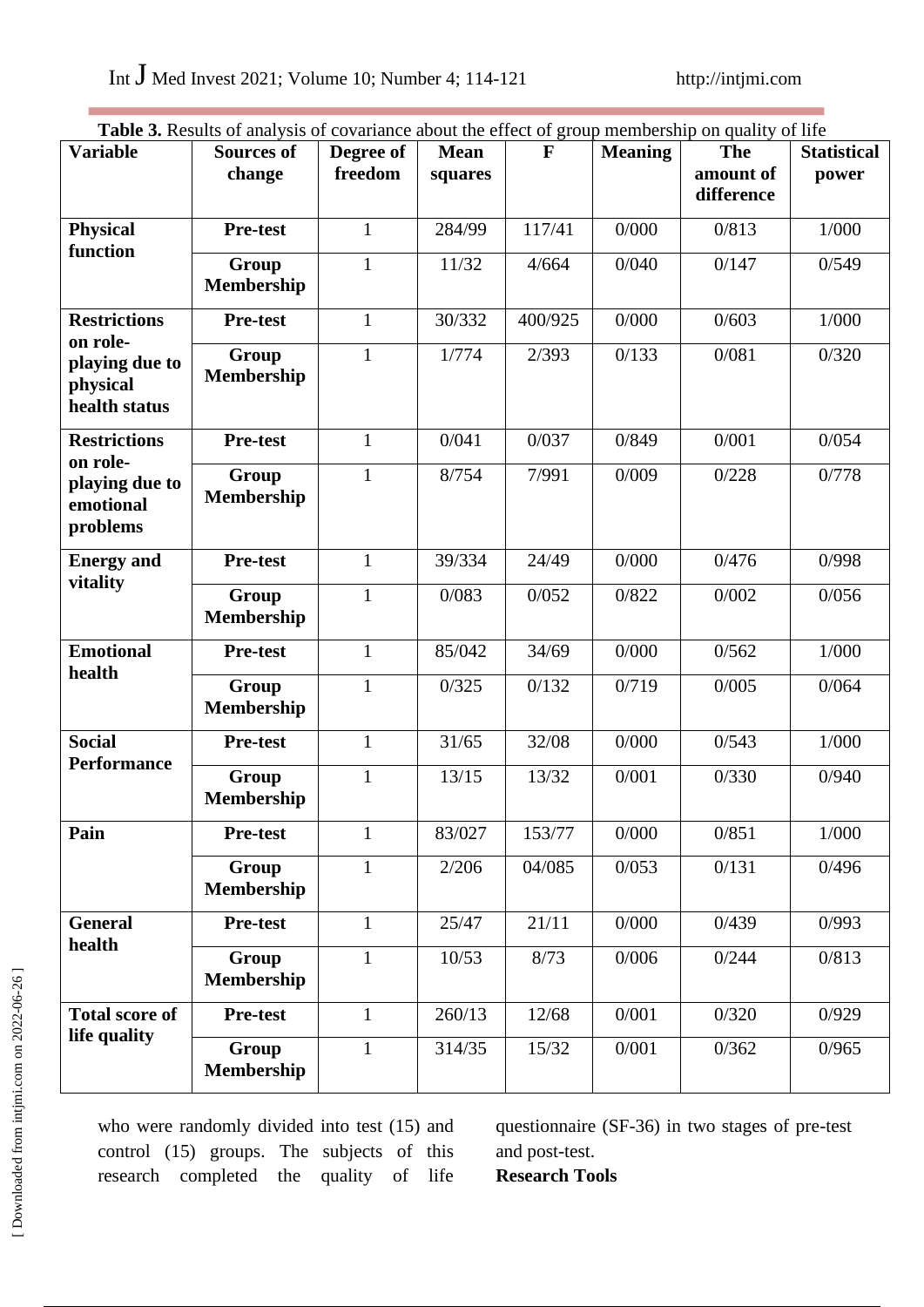Quality of Life Questionnaire in Short Form with 36 Questions (SF-36): This questionnaire is a valid questionnaire that is widely used to assess the quality of life. This form was designed by Varosherbon in the United States. In Iran, this form was translated into Persian by Montazeri et al. (2005) using the method of translation and re-translation and was standardized on 4,163 people in the age group of 15 years and above (mean age 35.1 years), which 52% of whom were women. The reported reliability coefficient for the subscales was from 77 to 90%, except for the vitality subscale which was 0.65. Overall, the findings showed that the Iranian version of this questionnaire was a suitable tool to measure the quality of life. The questionnaire (36-SF) consists of 36 questions, 35 of them were summarized in 8 subscales of several items: Eight scales (36-SF) were summarized in two dimensions of physical health and mental health. The first four subscales included physical function, physical role, physical pain, and general health in the "physical health" dimension, and the last four subscales included vitality, social function, emotion role, and mental health in the "mental health" dimension (19).

After holding a briefing session and explaining the conditions and content of the research and intervention program, the test group underwent 7 sessions of 100-hour (once a week) cognitivebehavioral intervention, while the control group was placed on a waiting list, due to the observance of ethical standards after the end of the post-test study, the intervention program was implemented for the control group, as well. A summary of cognitive-behavioral intervention sessions is provided in Table 1.

To order to analyze the data obtained from the research questionnaire, descriptive statistics indicators such as frequency, percentage, mean, standard deviation, and standard error of the data were used; and then inferential statistics were used to analyze covariance using SPSS-23 software.

#### **Results**

The mean and standard deviation of scores of quality of life and its subscales in terms of group membership are presented in Table 2.

Table 3 presents the results of the analysis of covariance comparing the test and control groups according to the adjusted quality of life scores after controlling the pre-test scores. The results of this table showed that by eliminating the effect of pre-test scores, there was a significant difference between the adjusted mean scores of physical function, role limitation due to emotional problems, social performance, general health, and quality of life of participants in terms of group's membership (test and control groups); However, treatment did not affect the limitation of role-playing due to physical health, energy and vitality, emotional health and pain, and it was concluded that cognitive-behavioral group therapy affected the quality of life of patients with psoriasis.

# **Discussion**

The findings of the present study show that cognitive-behavioral group therapy has a significant effect on the quality of life of patients with psoriasis. This finding is consistent with the findings of Alipour et al. (20), Fathi et al. (21), Bundi et al. (22), and Fortune et al. (23). Alipour et al. in their research entitled "The effect of group cognitive-behavioral therapy on the severity of the disease and mental well-being of patients with psoriasis" showed that group cognitive-behavioral therapy did not affect improving the physical symptoms of psoriasis (severity, extent, and itching rate), but this method is significant in improving the psychological status of patients as a mediating role in the onset, exacerbation, and recurrence of the disease. In this regard, the research of Fathi et al. showed that the group cognitivetherapeutic method could be useful as a method of choice psychotherapy and complementary medical treatment in helping patients with psoriasis to control the clinical symptoms of the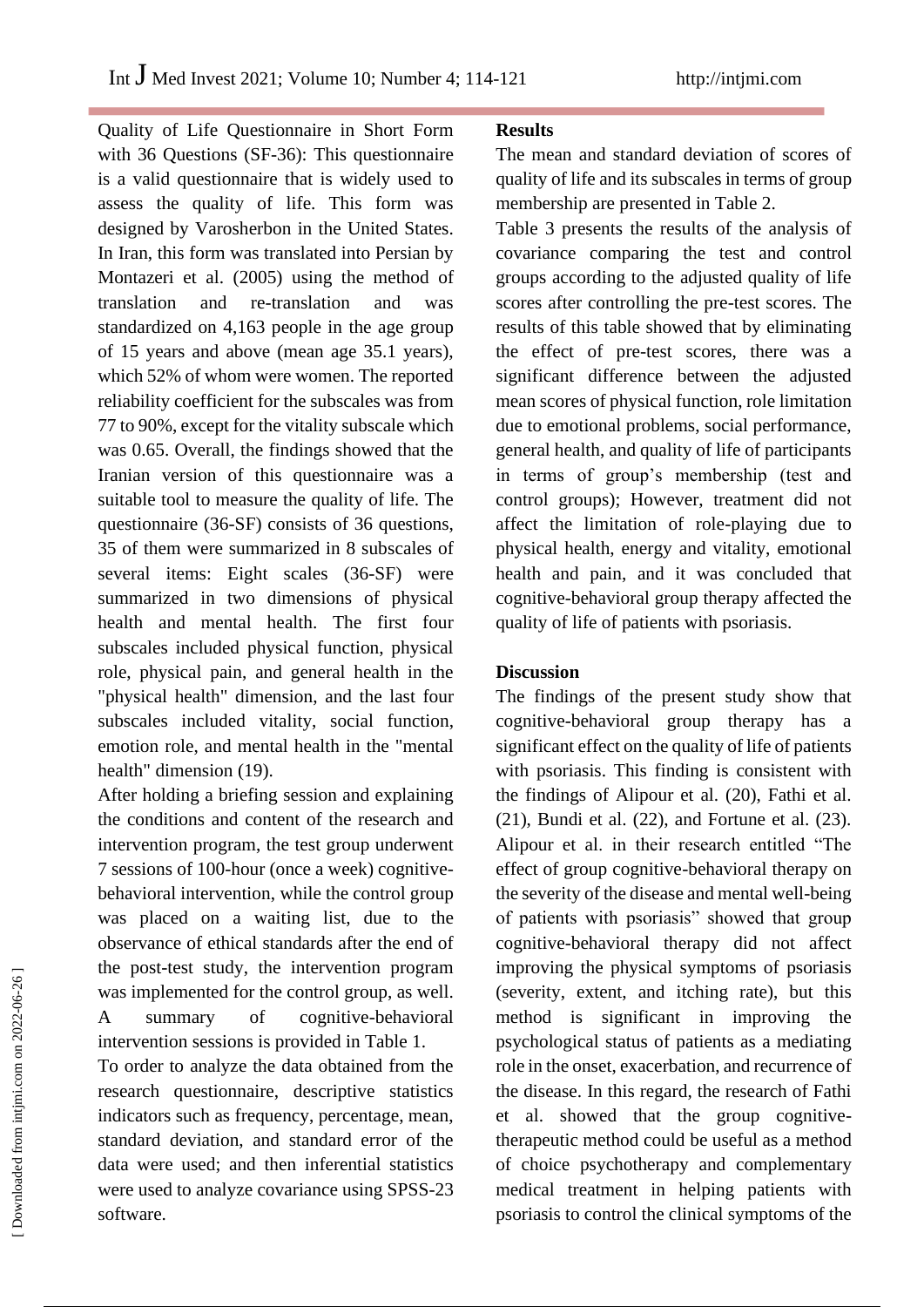disease, and also reduce the consequences of psoriasis. The results of Bundy et al. and Fortune et al. also showed that the quality of life of patients with psoriasis due to cognitivebehavioral interventions improved.

Explaining these findings, it could be stated that people with psoriasis have negative automatic thoughts and cognitive distortions due to anxiety, stress, and abnormal schemas. One of the aspects of cognitive-behavioral training is identifying their thoughts and cognitive distortions and teaching them how to replace dysfunctional thoughts with positive thoughts, which also helps to manage anxiety, stress, and depression in people and thus improves their quality of life. The purpose of this method is to identify anger triggers in response to illness and training anger management strategies to improve the quality of life of these patients. In cognitive-behavioral group therapy, people are trained to learn the useful and harmful sources of social support and how to expand the social support network, which also helps to increase their quality of life (24); Therefore, the use of cognitive-behavioral therapy through stress management leads to reducing anxiety and depression and increasing the quality of life in people with psoriasis (25).

# **Conclusion**

According to the results of research, cognitivebehavioral group therapy is also effective in reducing stress and consequently quality of life through how to manage stress, how to respond to stress, accepting stressors and how to deal with stress.

Considering the limitations of this research, it would be concluded that cognitive-behavioral group therapy could be useful in improving the quality of life of patients with psoriasis. Small sample size, lack of follow-up test, and poor cooperation of patients were the most important limitations of this research. It was suggested that due to the importance of lifestyle and its correlation with mental health, workshops related to increasing the quality of life should be held by health psychologists. The effectiveness of other psychological interventions along with drug treatment was also recommended for these patients.

### **Reference**

- 1.Zakeri MM, Hasani J, Esmaeili N. Effectiveness of processing emotion regulation strategies training (PERST) in psychological distress (PD) of patient with vitiligo. Health Psychology. 2017; 3(23): 39- 56 (Persian).
- 2. Burns DA CN. Introduction and historical bibliography. Oxford: Wiley-Blackwell. 2001; 1(1):
- 3. Cody JC, Liu V, Jess G. Fiedorowicz, Exploring the physiological link between psoriasis and mood disorders. Dermatol Res Pract; 2015:1.
- 4. William D.James et al. Andrews "Disease of the skin clinical Dermatology" 2011; 372.
- 5. Lamb CA, Fried RG, Feldman SR. Giving patients 'perceived control'over psoriasis: advice for optimizing the physician–patient relationship. Journal of dermatological treatment. 2004; 1; 15(3):182-4.
- 6. Vedhara K, Morris RM, Booth R, et al. Changes in mood predict disease activity and quality of life in patients with psoriasis following emotional disclosure. J Psychosom Res. 2007; 62:611-9.
- 7. hosseininia N, hatami H. Anticipating retirees' quality of life based on mental wellbing and resilliency. Knowledge & Research in Applied Psychology, 2019; 20(1): 81-97.
- 8. Theofilou P. Quality of Life: Definition and Measurement. Europe's journal of psychology. 2013; 9(1): 150-162.
- 9. Bonomi AE, Patrick DL, Bushnell DM, Martin M.Validation of the United States' version of the World Health Organization Quality of Life (WHOQOL) instrument. J Clin Epidemiol 2000; 53 (1): 1-12.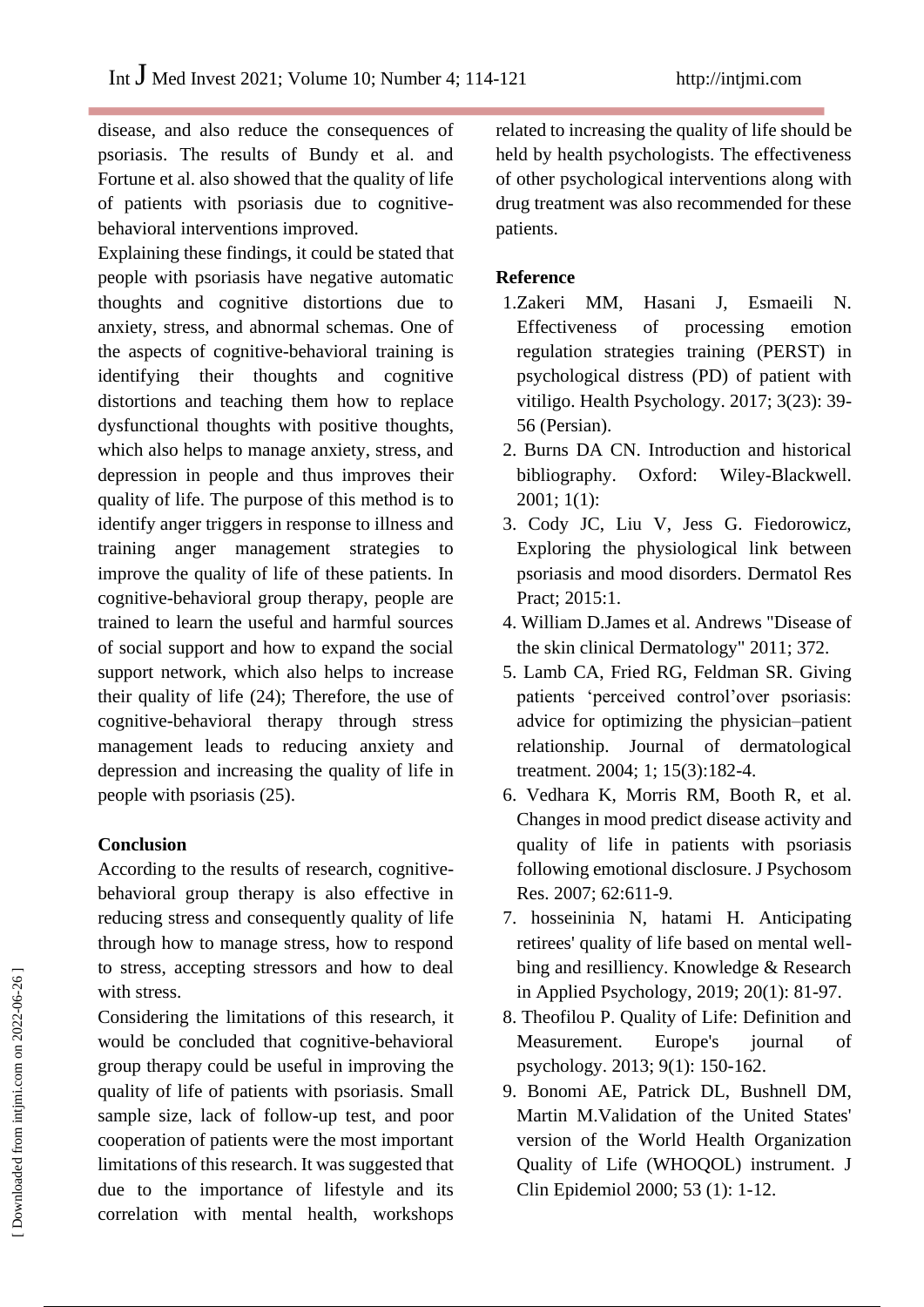- 10. Noori M, Hosseini SA, Shiri V, Akbarfahimi N. (The Relationship Between Balance and Activities of Daily Living With the Quality of Life of Patients With Relapsing-Remitting Multiple Sclerosis (Persian)). Archives of Rehabilitation. 2019; 19(4): 31-292.
- 11. Behnam B, Taheri R, Hashemi M, naserirad motlagh M. Frequency of psychopathological manifestations in psoriatic patients in Semnan city,central part of Iran. J Fundament Health. 2010; 3:604- 611.
- 12. Luciano J. V. Guallar J. A. Aguado J. López-del-Hoyo Y. Olivan B. Magallón R. et al. Effectiveness of group acceptance and commitment therapy for fibromyalgia: a 6 month randomized controlled trial (EFFIGACT study). Pain 2014; 155(4):693– 702.
- 13. Seligman, M.E.P. Schulman, P. & Tryon, A. M. Group prevention of depression and anxiety symptoms. Behaviour Research and Therapy. 20007; 45, 1111–1126.
- 14. Wali J. The Effect of Cognitive-Behavioral Therapy on Depression, General Health and Adaptation of Deaf Married Women. (Master's thesis), Payame Noor University of Tehran 2009. (In Persian).
- 15. Rasouyar AR, Khajevand A, Aghaei A. Effectiveness of cognitive-behavioral group therapy on reduction of stress symptoms and improving the quality of life in patients with rheumatoid arthritis. Bull Env Pharmacol Life Sci .2014; 3(6):46-54.
- 16. Dures EK, Kitchen C, Almeida N, Ambler A, Cliss A, Hammond B, et al. They didn't tell us, they made us work it out ourselves: patient perspectives of a cognitivebehavioral program for rheumatoid arthritis fatigue. Arthritis Care Res. 2012; 64(4):494- 501.
- 17. Akin S, Can G, Durna Z, Aydiner A. The quality of life and self-efficacy of Turkish breast cancer patients undergoing

chemotherapy. Eur J Oncol Nurs 2008; 12:449-56.

- 18. Ballinger RS, Fallowfield LJ. Quality of life and patient-reported outcomes in the older breast cancer patient. Clin Oncol 2009; 21:140-55.
- 19. Moazedi K, Porzoor P, Pirani Z, Adl H, Ahmadi H. The Effectiveness of Islamic Teaching Based Religious-Spiritual Psychotherapy on Quality of Life, in Infertile Women. j.health. 2019; 9(5):589-598.
- 20. Alipour A, Hossein Z, Seyyed Naser E, Hassan A. The impact of group cognitive behavioral therapy on the disease severity and mental health of psoriasis patients. 2013; 4(4):196-204.
- 21. Fathi K. Effectiveness of cognitivebehavioral stress management on perceived illness, quality of life, general well-being and clinical symptoms of psoriasis in female patients with psoriasis in Ahwaz, Ph.D. Shahid Chamran University of Ahvaz 2012.
- 22. Bundy C, Pinder B, Bucci S, Reeves D, Griffiths CE, Tarrier N. A novel, web‐based, psychological intervention for people with psoriasis: the electronic T argeted I ntervention for P soriasis (e TIP s) study. British Journal of Dermatology. 2013; 169(2):329-36.
- 23. Fortunne D C, Richards H C, Griffiths C E, Main C J. psychological stress, distress and disability in patients with psoriasis. Br J clin psychol. 2002; 2: 157-74.
- 24. Moradi Manesh F, Babakhani K. Effectiveness of Cognitive-Behavioral Group Therapy on Self-Efficacy and Quality of life in Women with Breast Cancer: A clinical Trial 2018; 10 (4):7-17.
- 25. Faridhosseini F, torkamani M, layegh P, nehedi Y, nahidi M. Effectiveness of cognitive-behavioral stress management on anxiety, depression and quality of life in patients with psoriasis. Medical journal of mashhad university of medical sciences. 2016; 59(5): 337-344.